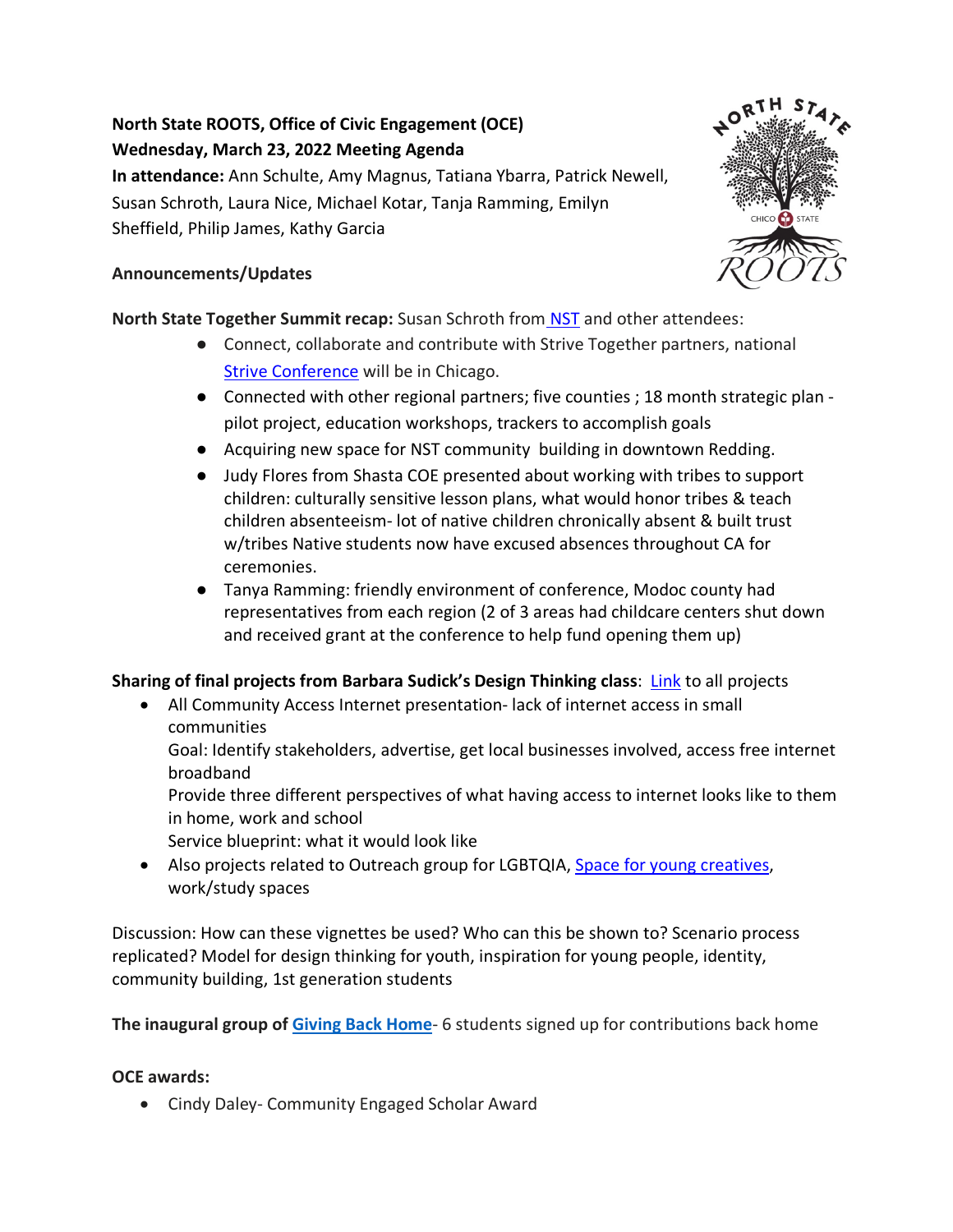• Early Career Community Engaged Faculty Awards: Amy Magnus (POLS) works with rural, vulnerable communities, capturing data and stories, Nathan Heggins-Bryant (ENGL) works with Mechoopda, with REACH service projects, and on film collaborations, and Marie Patterson (CMGT) women in construction management

#### **Discussion:**

- 1. In person celebration in May? Or keep it virtual?
- Phillip James- Hybrid, in person for those who can make it with zoom option
- Emilyn- Chico Flex capacity
- Kathy Garcia like to have one or two meetings a year in person
- 2. What do policy makers need to know about our region? Specifically, how might we engage more youth (e.g. our students or graduates) in positions of impact?

#### Tanja Ramming - AMY:

I would love for the state to support a community college branch with admin & student support in every county!

More telehealth services

I would also love for every rural school to be a **Community School** 

### Philip James-Glenn County:

For state and federal policy makers to make appearances at local rural public meetings to fully understand issues in small rural communities

For Prosecutors to be more aware of ACEs/trauma and the youth they are prosecuting Amy Magnus - Chico State POLS, OCE:

Public transportation system that serves rural communities throughout the region.

I've also been thinking a lot about criminal justice system-impacted rural people and their pathway to education (high school, higher ed, etc.)

Legal services in rural communities… such as a self-help center and/or free legal advice

Patrick Newell -Library:

I'd like every hospital/care center in the Northstate to have access to medical journals/clinical books online. Currently, the doctors there are reaching out to medical libraries for access. And they usually can't be given it (unless they're faculty). Michael Kotar CSU, Chico NorCal ELC:

I'd like to see great internet access for everyone who wants it, and much better understanding of rural areas/communities/schools that can translate to better planning and support.